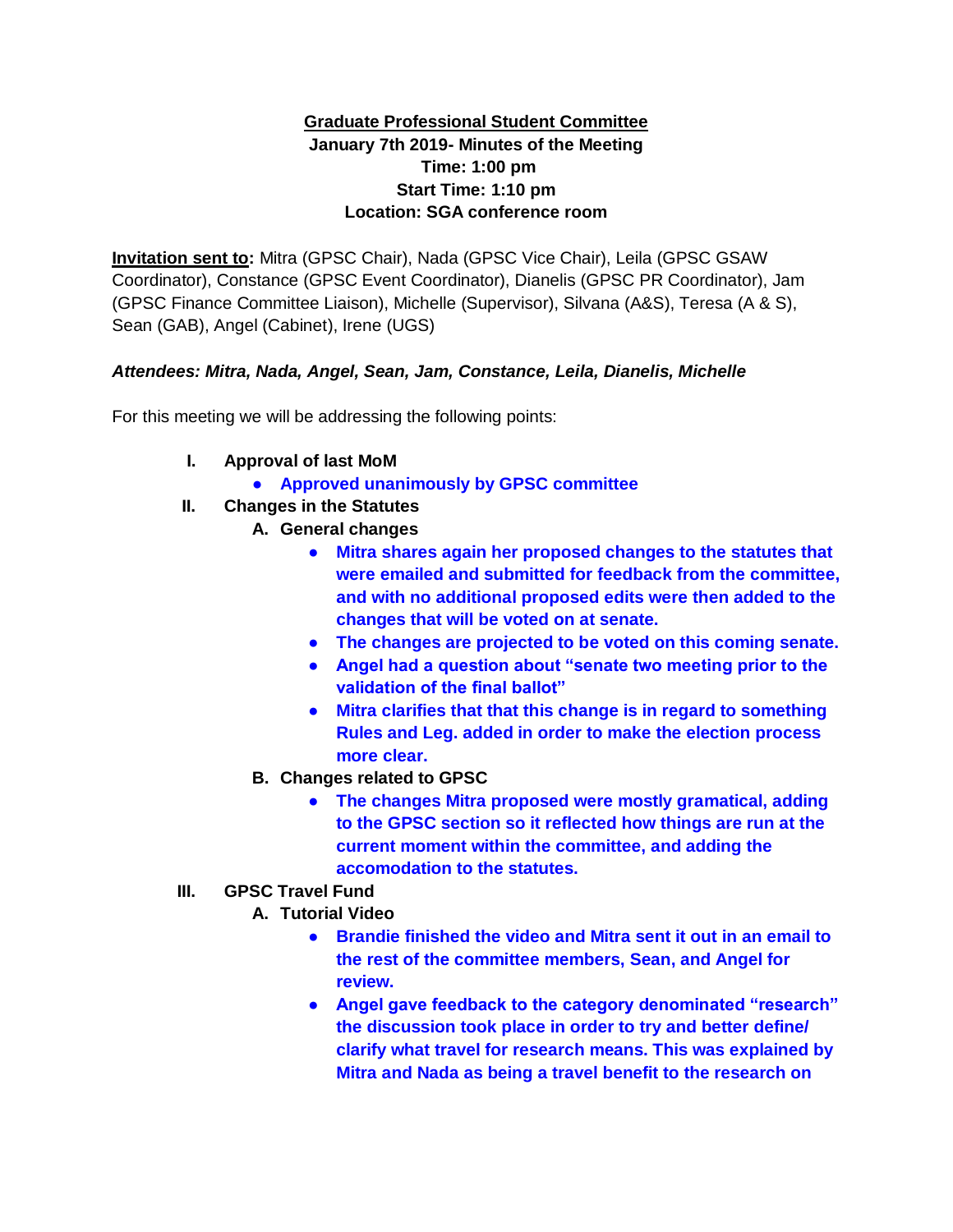**the dissertation, and Mitra will confirm with Brandie about making an edit to clarify.**

- **The video is mandatory for the students filling out the travel fund application to watch, and GPSC is working with David to add this to the form. Mitra proposed to invite David to the next meeting, the committee agreed.**
- **B. Updated SOP**
	- **The travel fund has been officially increased since January 1st this year.**
	- **In the summer GPSC plans to move forward with adding the allocation for accomodation at the committee's discretion.**
- **C. Updated PPT**
	- **There is a required powerpoint on the GPSC page that students must watch before completing the form to request travel fund.**
	- **Mitra proposes deleting that powerpoint and replacing it with the new video.**
	- **The committee agrees. Mitra will submit a request to Michelle to be forwarded to JP to update the website**
	- **Angel asked about the students who had not submitted their documentation to claim the money they requested from the travel fund. Since Teresa is on leave for now, we can check with her, however the response to reminding the students seemed positive for now.**
- **IV. Updates on GSAW2019**
	- **A. Meeting with the SGA of Florida State Universities**
		- **Mitra will be traveling with Sabrina to Tallahassee this weekend to meet with other SGA presidents and get information on their GPSC style committees**
	- **B. Reminder email for call for abstracts**
		- **Mitra proposes to send Irene a message so Irene can send a reminder that abstracts are due soon**
	- **C. Flyer**
		- **JP has not sent an update as of yet so we will continue to use Mitra's flyer for the time being.**
- **V. GPSC Report**
	- **Mitra put together a report that can serve as a template for future GPSC members**
	- **A lot of information can be accessed including the gender base, the**
	- **Deadline for comments on the Report is January 15th**
	- **Michelle mentions that with the names and panther ID of students we can request a report with different data points from the division.**
- **VI. Possible changes in the committee**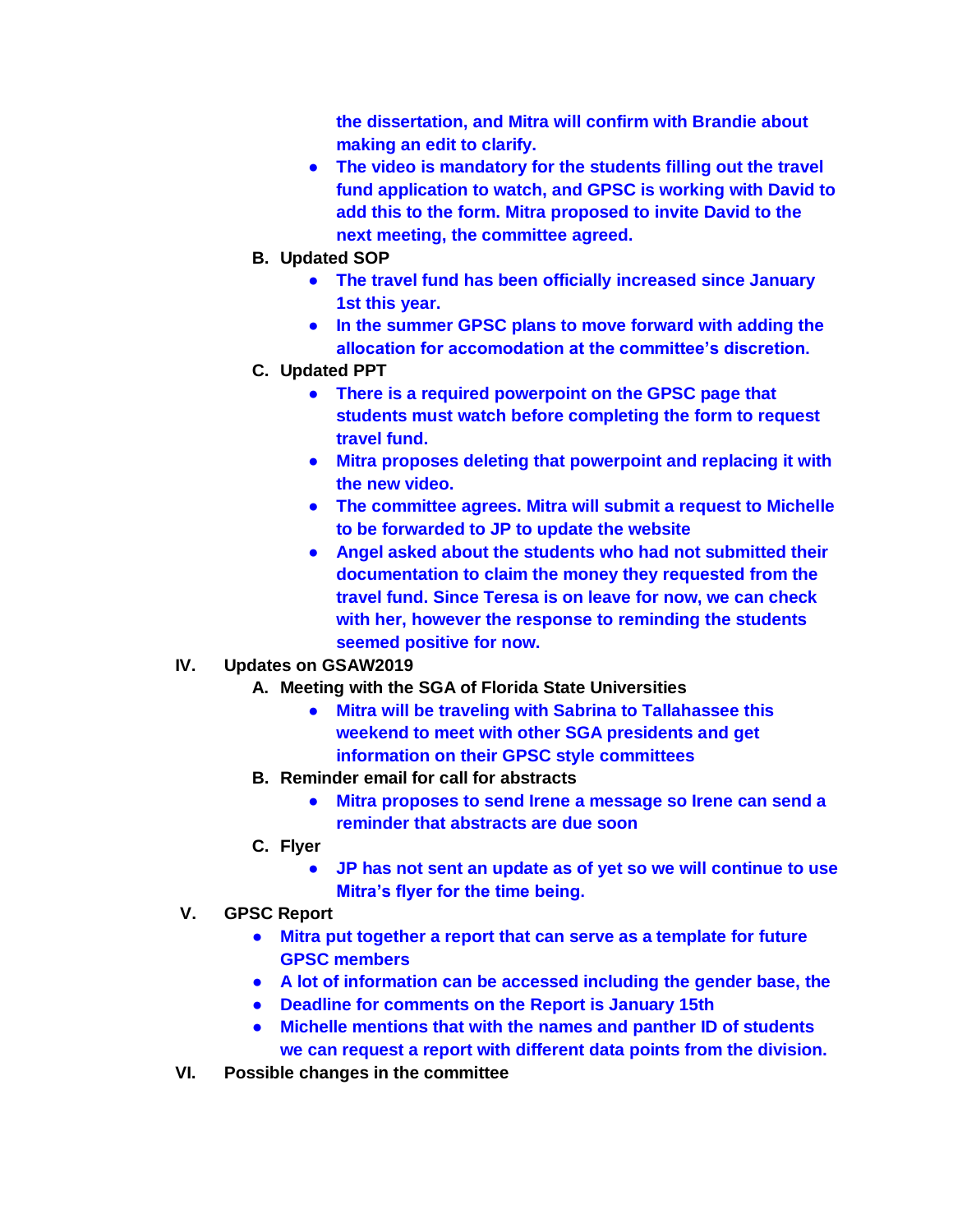- **Mitra mentions that she is considering running for the position of Speaker Protemp, and that would mean that GPSC would need a new Chair, however this is only theoretical if she runs and gets the position. This is to consider just in case the situation arises of need for a new Chair.**
- **VII. Possible changes in the senate**
	- **The senate will be voting on the new speaker, new speaker protemp, and comptroller.**
- **VIII. GPSC Instagram**
	- **Constance suggests different important points she wants to promote**
		- **Tips to apply**
		- **Announce SGA meetings**
		- **Announce dates of meetings**
		- **Follow other FIU graduate accounts, SGA, the FIU President Instagram and FIU instagram**
		- **Asking Melania to shout out the GPSC social media**
		- **Mitra will connect Constance with Melania for this**
		- **The committee votes that this is a good initiative**
	- **Nada proposes that we use the GPSC social media have some kind of posting schedule, having occasional and intentional posts, promoting events from other graduate organizations.**
	- **The committee agrees.**
	- **Nada is waiting for a response from Twitter since the GPSC account was suspended with no explanation**
	- **The committee will request a new circular logo from JP.**
- **IX. Upcoming Gradskellar**
	- **A. CASE**
		- **Nada will be heading this event.**
		- **This event is projected for some time in March.**
	- **B. SIPA**
		- **Leila will be heading this event.**
		- **This event is projected for some time in February.**
- **X. GPSC meetings in Spring**
	- **The time frame that works best for the whole committee is between 11am-2pm.**
	- **The committee proposes 1-2pm for meetings and will await Constance's confirmation.**
- **XI. Supervisor update**
	- **Michelle had to leave the meeting but did not mention updates.**
- **XII. Grad Secretary update**
	- **Angel will be going into his meeting with a preliminary questionnaire draft where he will choose the questions and wait for the feedback from them.**